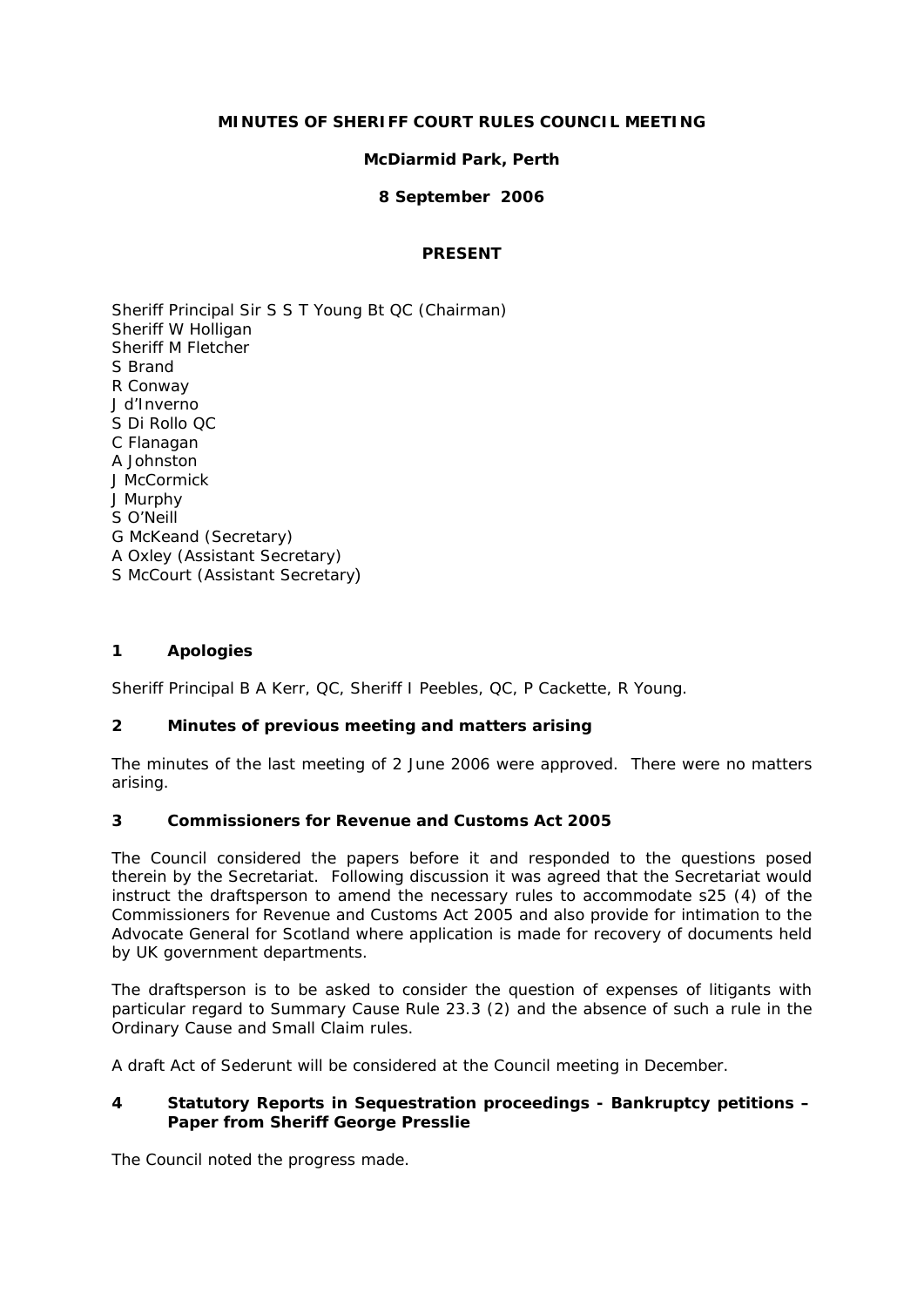# **5 Family Law Act – Simplified divorce forms**

The Council considered the papers before it and responded to the questions posed therein by the Secretariat. It was content with the proposal made subject to the necessary amendment being made to guidance. The Secretariat was asked to seek clearance from policy holders that they, and their stakeholders, were content with the proposed amendment prior to instructing the draftsperson. The revised draft rule is to be considered by Sheriff Fletcher and Mr Brand prior to it being cleared by the Chairman.

On behalf of the Council the Chairman offered a note of congratulation to Sheriff Fletcher and Mr Brand for their work on this particular piece of legislation.

# **6 Equality Act**

The Council considered the draft Act of Sederunt before it and responded to the questions posed by the Secretariat. Following discussion it directed the Secretariat to respond to the draftsperson as agreed. Sheriff Holligan was asked to forward his suggested amendments to the Secretariat and Ms O'Neill.

It was agreed that if necessary Sheriff Principal Kerr would clear the draft Act of Sederunt.

# **7 Electronic Evidence Rule**

Members were advised that at the joint Court of Session/SCRC IT Committee meeting held on 6 September the Committee had resolved that the rule allow audio as well as audio/visual technology for submissions, including motions, and in the case of evidence, on cause shown but always at the discretion of the court. The word "building" where it occurs in the draft rule would be substituted with "room" to allow a witness, party or representative to be seen and heard in the proceedings at any place which is outwith the court room. The Committee had decided that there was no need for a Practice Note.

The Council was content with this as a matter of policy and it was agreed that the Chairman would clear the draft rule once the further amendments had been effected.

It was agreed that Sian Warren (Court Technology Forum), be co-opted onto the SCRC IT Committee. Sheriff Peebles will issue an invitation letter to Ms Warren.

#### **8 Vulnerable Witnesses Act Phase 3**

The Council noted the progress made.

#### **9 Ordinary/Summary Cause/Small Claim Rules – letter and papers from Aberdeen In-Court Adviser**

Members considered the correspondence from the Aberdeen In Court Adviser. Following discussion it was agreed that the Secretariat would instruct the draftsperson to amend:

- Summary Cause Rule 24.17 to provide that the hearing following recall of decree may proceed in terms of rules 8.2 and 8.3. Also, Small Claim Rule 22.1(8) to provide that the hearing following recall of decree may proceed in terms of rules 9.1 and 9.2
- The Ordinary Cause Rules to allow for a defender to apply for a time order under the Consumer Credit Act 1974
- Summary Cause Rule 30.4 to allow the defender or their representative to request a sheriff to give direction as he deems proper for the preservation of the defender's goods and effects